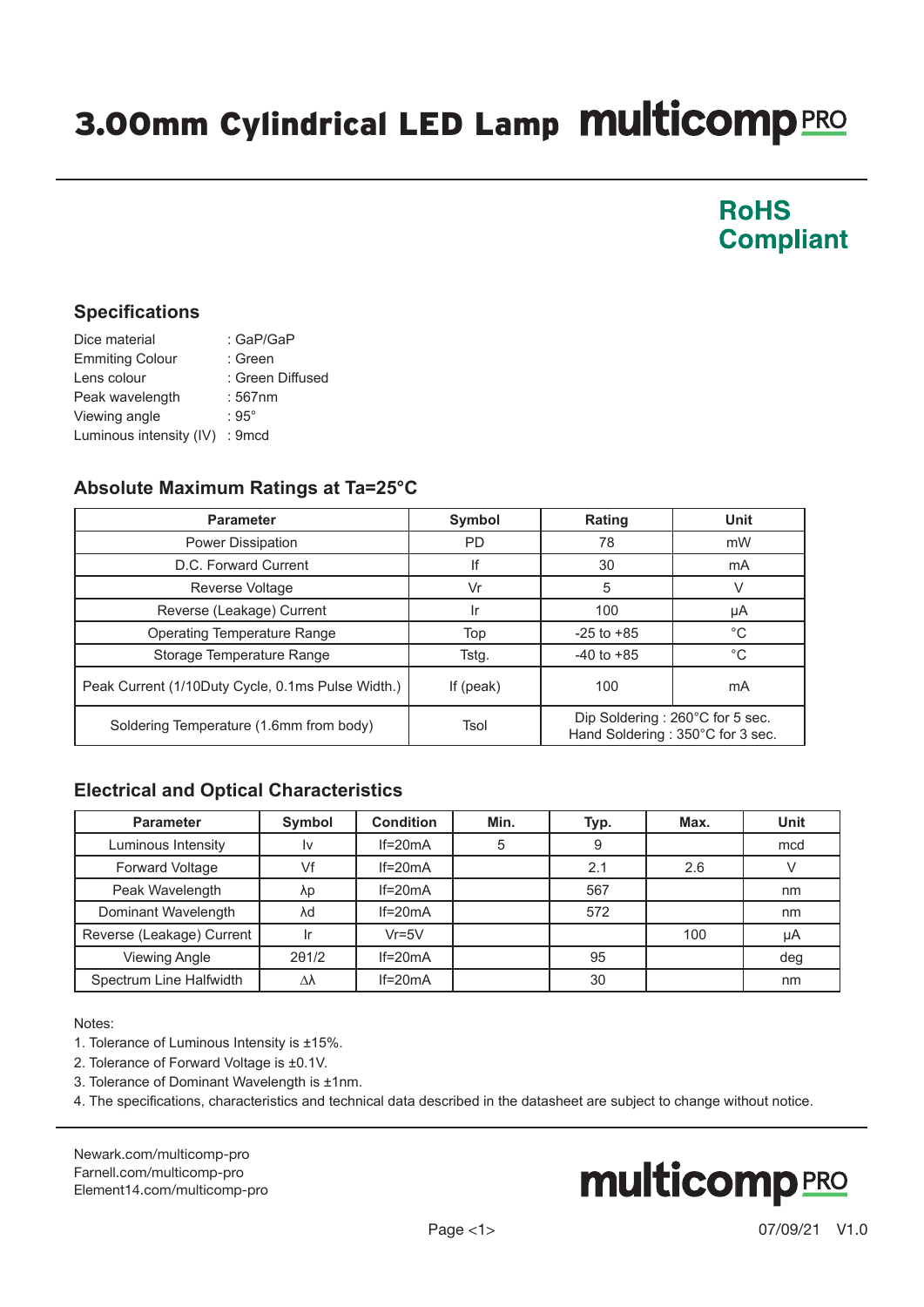### 3.00mm Cylindrical LED Lamp Multicomp PRO





FORWARD CURRENT VS. AMBIENT TEMPERATURE

**RADIATION DIAGRAM** 

[Newark.com/multicomp-](https://www.newark.com/multicomp-pro)pro [Farnell.com/multicomp](https://www.farnell.com/multicomp-pro)-pro [Element14.com/multicomp-pro](https://element14.com/multicomp-pro)